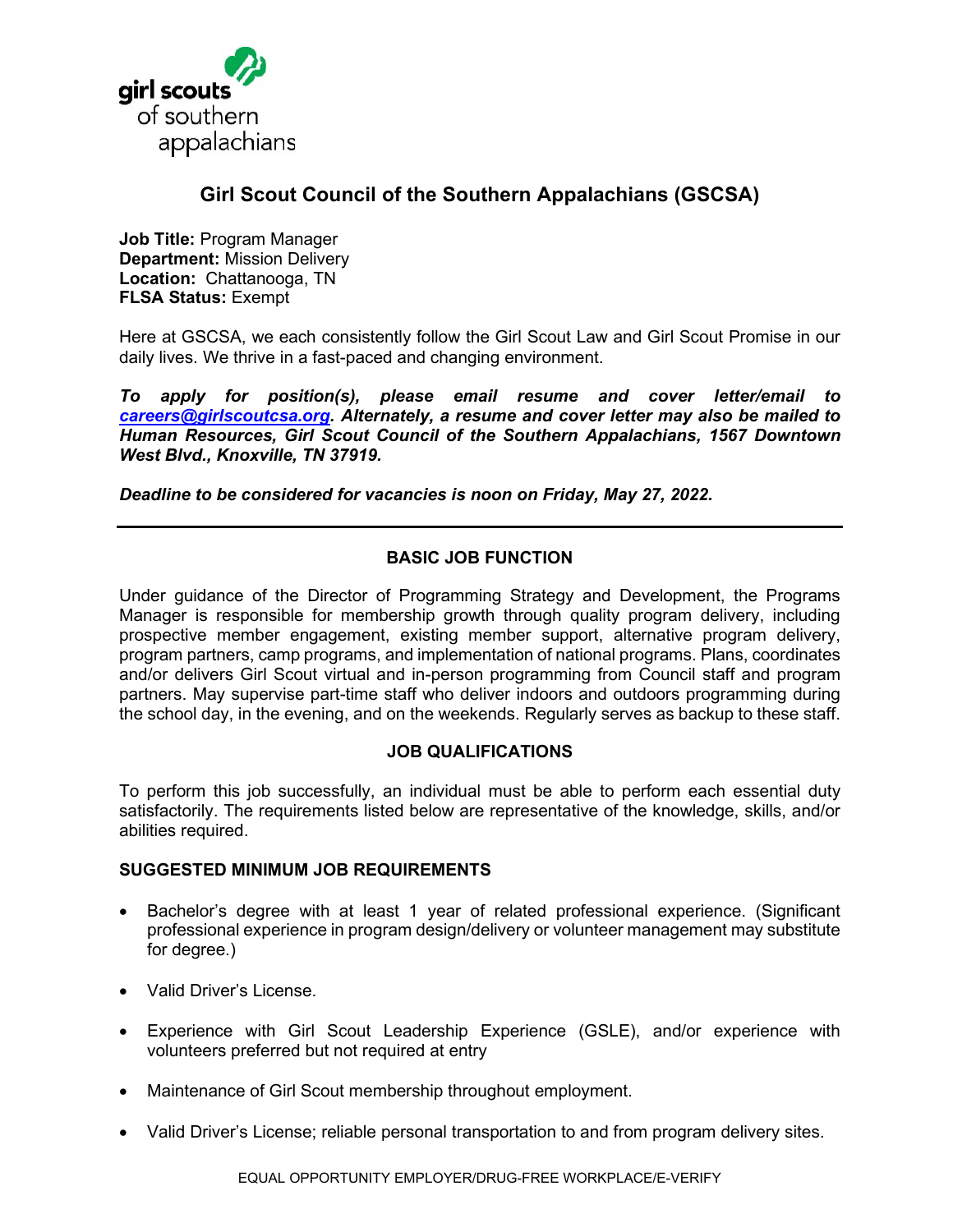## **KNOWLEDGE, SKILLS AND ABILITIES**

- Knowledge of best practices and principles of program delivery (or ability to learn quickly upon job entry).
- Knowledge of Girl Scout Leadership Experience and Safety Activity Checkpoints (or ability to learn quickly upon job entry).
- Knowledge of safety and risk management in program delivery (or ability to learn quickly upon job entry).
- Knowledge of effective group behavior management techniques (or ability to learn quickly upon job entry).
- Strong customer service and supervision skills.
- Excellent communication, listening, and presentation skills.
- Demonstrated time management and organizational skills.
- Ability to work with a wide variety of people of all ages.
- Highly motivated self-starter with ability to work autonomously.
- Ability to develop Girl Scout programming for outreach programs.
- Ability to make recommendations and decisions regarding programs.
- Ability to role model GSCSA culture and represent Girl Scouting in a professional manner.
- Ability to embrace change and strive for continual professional development.
- Ability to design and implement new processes and procedures and recommend changes when needed for program sustainability and success.
- Ability to use Microsoft Office and customer relationship management (CRM) software effectively.

## **PHYSICAL DEMANDS**

The physical demands described here are representative of those that must be met by an employee to successfully perform the essential functions of this job. Reasonable accommodations may be made to enable individuals with disabilities to perform the essential functions.

- Sufficient eye-to-hand coordination to successfully operate a computer keyboard.
- Ability to communicate orally and in writing.
- Sufficient visual acuity to make appropriate judgments with regard to written materials.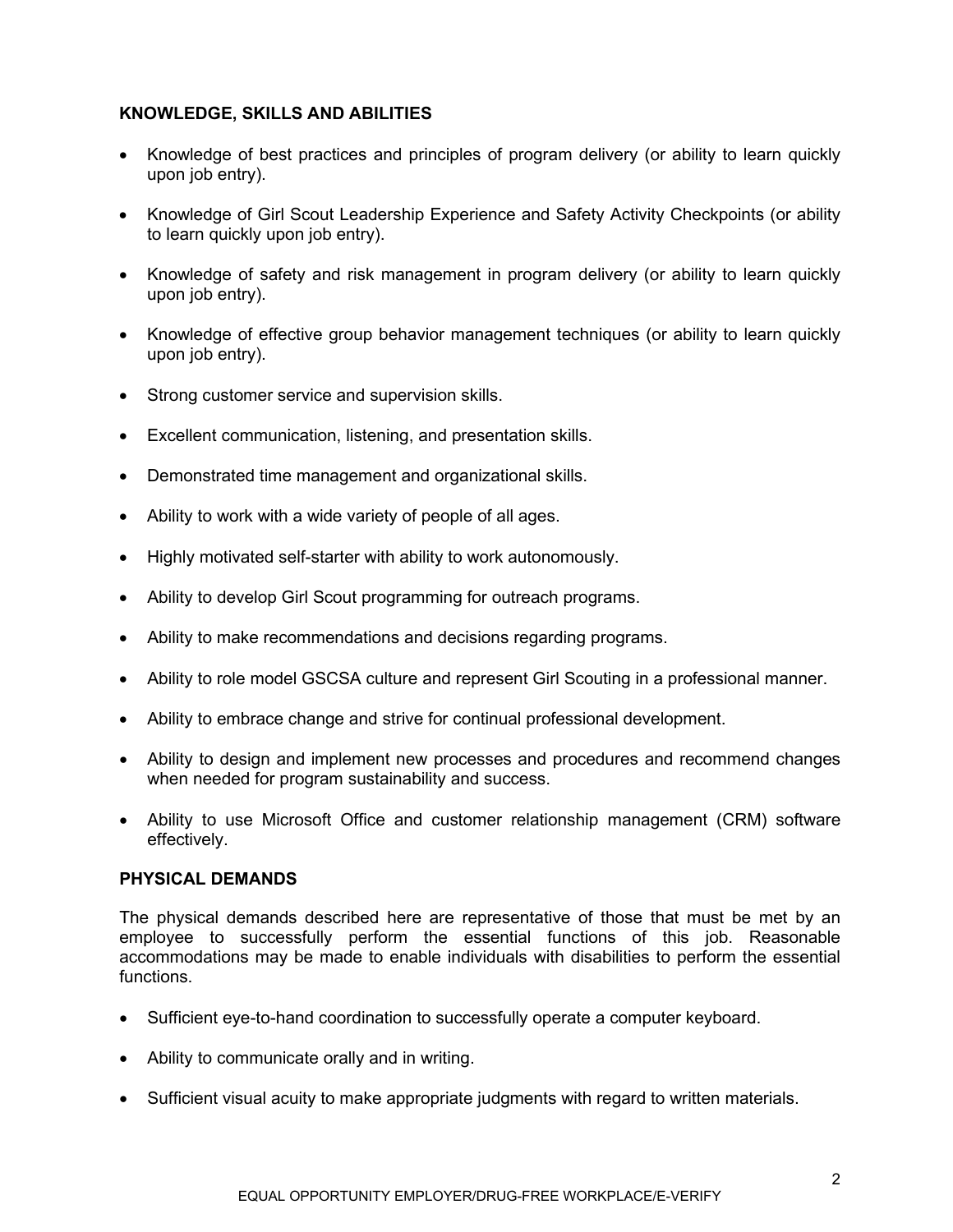- Ability to sit upright or stand for extended periods of time.
- Ability to exert up to 20 pounds of force frequently, and/or a negligible amount of force constantly to move objects.
- Ability to climb, balance, kneel, stoop, crawl, walk, stand, etc. in accordance with camp and outdoor responsibilities.
- Ability to travel within and outside of Council service area and work in a mobile environment as needed.
- Ability to work in extreme temperatures (including wet and/or humid conditions) on some occasions.
- Ability to work extended hours, nights, and weekends as necessary to support events and programs.
- Ability to work assigned schedule (including evenings and weekends) as necessary to support and delivery events/programs. Schedule will often include Saturdays.
- Ability to travel to and between work sites.
- Other demands, as determined by the Council.

## **KEY RESPONSIBILITIES**

#### **Membership Growth**

- Ensures program plan is developed in partnership with Programming, Relationship Management, and volunteers such as Service Unit Managers to meet the needs of the assigned counties, with emphasis on programs in counties designated as "metro".
- Ensures program plan includes aspects that will increase retention of existing members and that will attract of potential members.
- In collaboration with Director of Programming Strategy and Development, updates and implements standard operating procedures for all assigned program delivery including, but not limited to, site registration, attendance, lead management, record keeping, program plans, materials acquisition, and program evaluation.
- Develops, implements, and reviews a family engagement plan for all program delivery including, but not limited to, parent support, newsletters, collaboration with GSCSA and partner site staff.
- Contributes to the pluralistic goals of the council, by working with volunteers and site directors, to reflect the interest and needs of persons of different races, cultures, and religions.
- Effectively recruits, prepares, and assigns community volunteers and staff to assist in program delivery. Provides programming in person as needed on nights and weekends to assist with program delivery.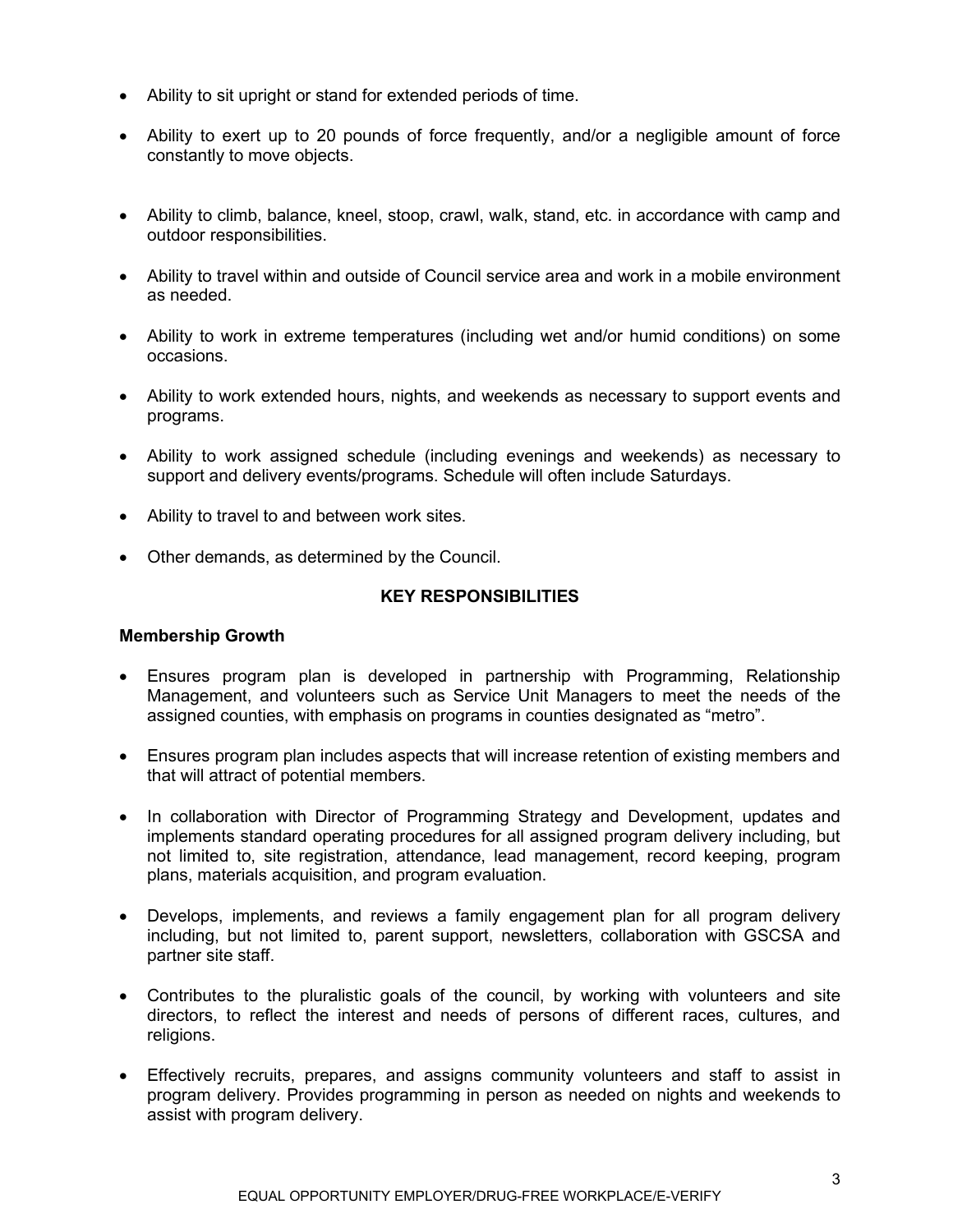# **High Awards**

- Develops, implements, reviews, and supervises regional program delivery for Girl Scouts pursuing high awards including, but not limited to, girl and parent support, training, record keeping, recognitions, volunteer support to Gold Award committees, and program evaluation.
- Coordinates with CEO's Office to support event planning and support of annual celebrations of high award recipients.

# **Alternative Program Delivery**

- Develops, implements, reviews, supervises, and delivers programming delivery at schools, churches, community centers, and services centers, as well as in virtual settings, to meet the needs of girls participating through outreach or individual participation.
- Coordinates with Director of Product Programs to include and fully support girls in regional outreach and individually registered girls to participate in GSCSA product programs.
- Coordinates with Finance to oversee and manage financial records, incomes, and expenditures from regional outreach bank and individually registered member bank accounts.
- Ensures prepared programs provide exciting and challenging means for outreach and individually registered girls to grow and test their abilities in the content areas of STEM, outdoors, entrepreneurship, and life skills.
- Coordinates with Philanthropy on alternative delivery and virtual programming grants and other revenue opportunities.

## **Program Partners**

- Determines the selection, prioritization, balancing, and termination of program partners in assigned territory, ensuring alignment with strategic goals and organizational priorities, and market opportunities and threats.
- Builds and maintains strong, sustainable program partner relationships for the benefit of Girl Scouts members. Routes program partners through required processes including completing applications, vetting, contract execution, invoicing, etc.
- Collects, compiles, and processes partner activities for print and online publication.
- Creates and maintains an active inventory in Customer Relationship Management (CRM) database of all program partners, including status of the partnership, necessary improvements, and other required information as requested by leadership.
- Negotiates program delivery agreements with potential partners that ensure revenue generation and cost minimization while delivering a quality product and/or benefit to Girl Scouts members. Ensures achievement of expense and revenue targets related to partner programs.
- Coordinates and supervises (as needed) program partner workshops and events.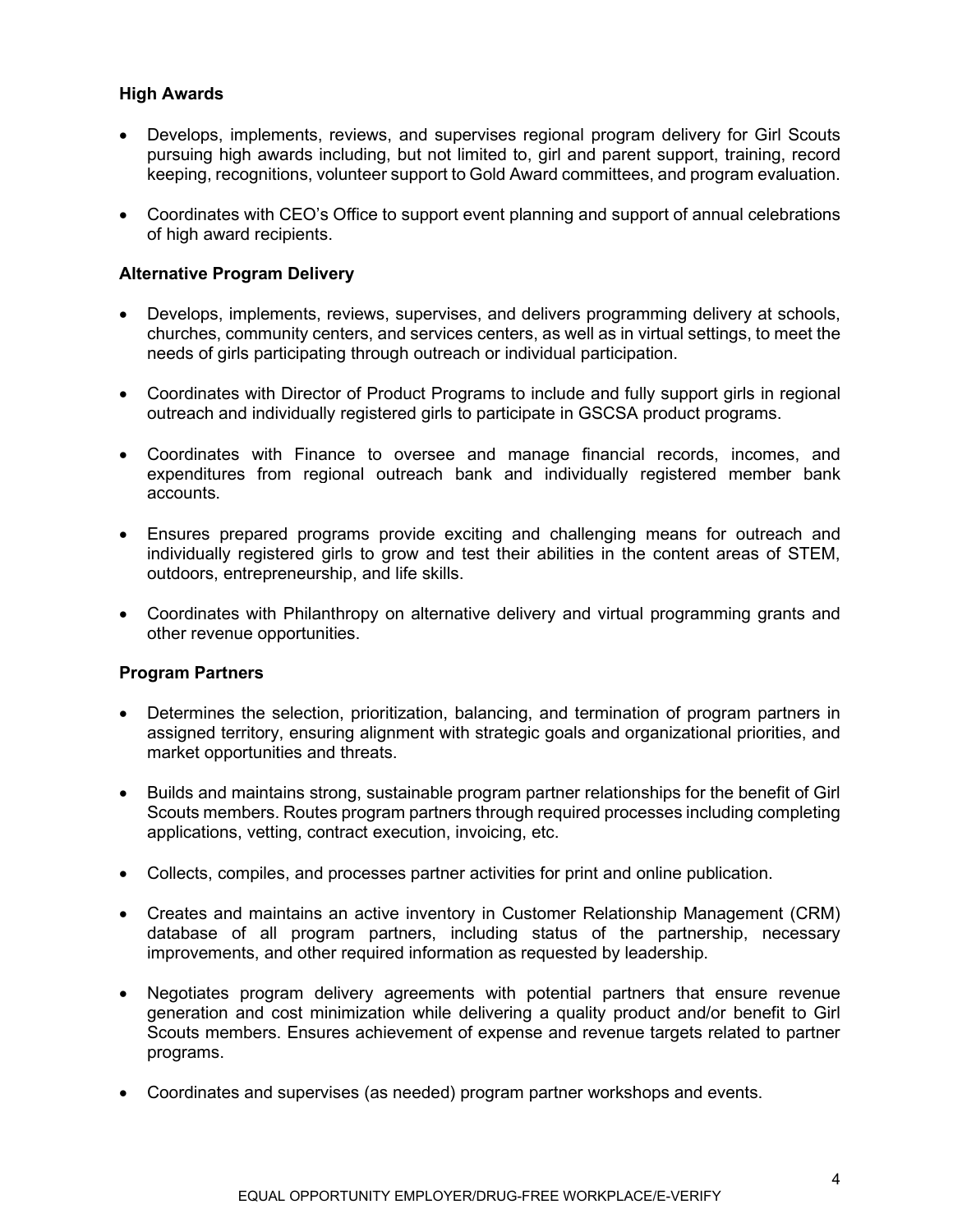# **Outdoor Programs**

- In partnership with Communications, ensures marketing plans and strategies are implemented to increase participation in outdoor program activities and increase property usage.
- Collaborates with other Council staff to maintain smooth processes and procedures for camp reservations/event registrations, and to ensure timely confirmation and follow-up with participants.
- Maintains customer-friendly policies and processes to support successful troop and service unit camping.
- Recruits, trains, and evaluates to retain volunteers to assist with troop camping experiences on camp properties and other outdoor activities
- Supports troop and service unit day camp opportunities by approving day camp applications, inspecting sites, and ensuring training and safety guidelines are met.
- Ensures staff certifications are up to date for First Aid/CPR/AED, and site-specific certifications which may include USA Archery Level I, Lifeguarding, ACCT Certification, Small Craft Safety, and/or AHA Certification depending on assigned camp.
- Assumes assigned role in planning, managing, and delivering summer camp programs.

## **Supervision**

- Ensures a high level of safety and health standards at sites, following established Safety Activity Checkpoints, emergency procedures, and crisis communication plans.
- Collaborates with Director of Programming Strategy and Development and Human Resources to ensure part-time staff are trained in standard operating procedures, risk management, effective program site service delivery, and effective girl program delivery.

#### **Other**

- Participates as needed in cross-functional assignments for the Council's key performance indicators (including, but not limited to, recruitment, retention, philanthropy, and product).
- Follows established procedures pertaining to Customer Engagement Initiative that support both team and cross functional goals.
- Provides an exceptional customer service experience to both internal and external customers through timely communication, follow-up and problem-solving.
- Other duties as assigned.

The Girl Scout Council of the Southern Appalachians (GSCSA) is headquartered in Knoxville, Tennessee, and has offices in Chattanooga and Johnson City, Tennessee. The Council serves 46 counties in East Tennessee, Northwest Georgia, and Southwest Virginia. At GSCSA, we believe that every girl has unique value and potential in the world. The Girl Scout environment